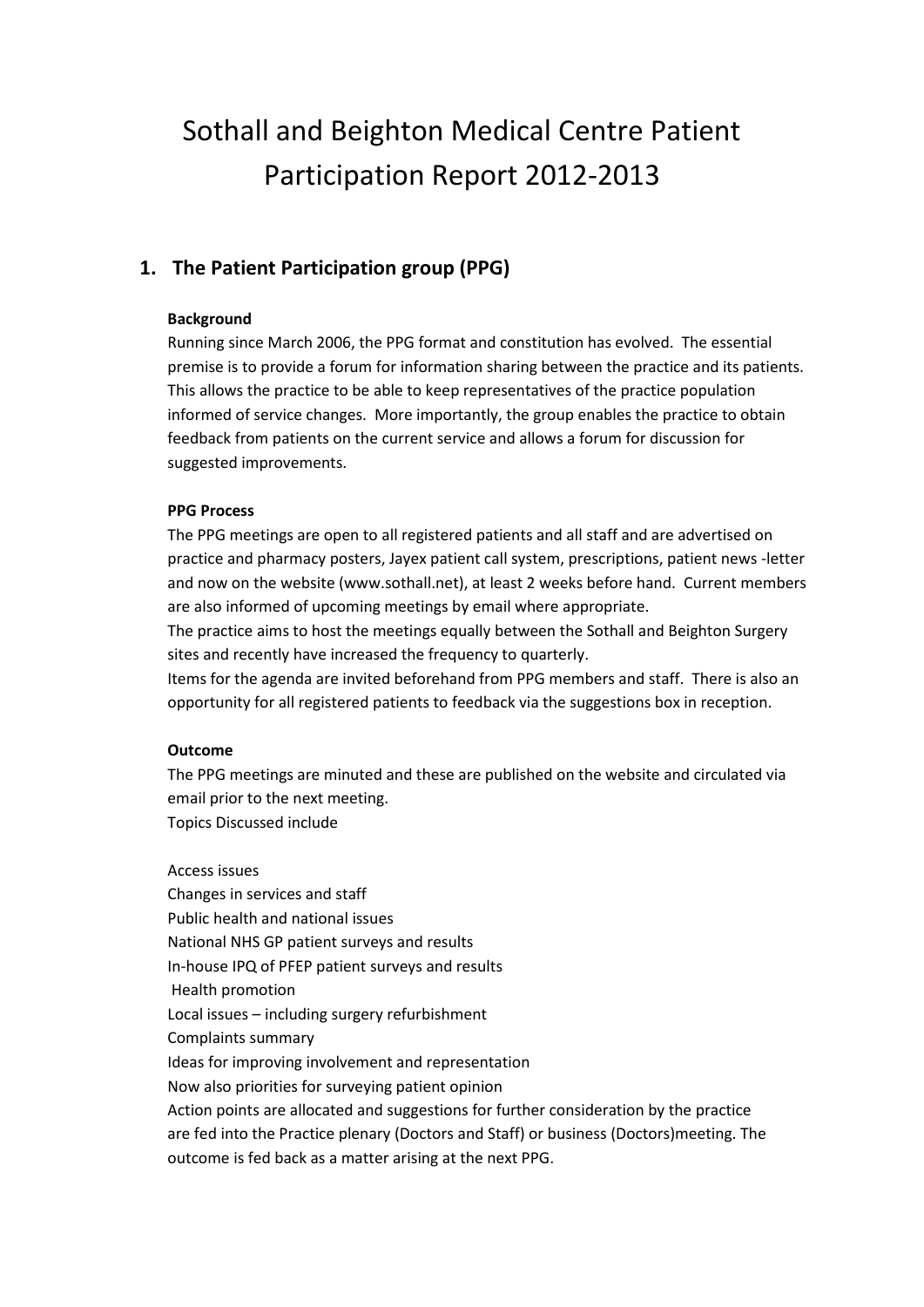#### **Representation**

There has been an increase in attendance this year with 20 patients attending the last meeting. This is an increase of about 54%.

The profile of attendees is shown in the table below and compared to last year, the practice population and those participating in this year's satisfaction survey.

| Profile   | 2013 PPG      | 2012 PPG | Practice     | Completing    |
|-----------|---------------|----------|--------------|---------------|
|           | $\%$          | $\%$     | Population % | 2013 Survey % |
| $0 - 19$  | 0             | 0        | 23           | 0             |
| $20 - 29$ | 0             | 0        | 12           | 3             |
| 30-39     | 0             | 0        | 17           | 15            |
| 40-49     | 5             | 8        | 17           | 13            |
| 50-59     | 20            | 15       | 15           | 18            |
| 60-69     | 40            | 23       | 11           | 13            |
| 70-79     | 20            | 31       | 7            | 26            |
| $80 +$    | 15            | 23       | 4            | 9             |
| Ethnicity | <b>WB 100</b> | WB 100   |              | <b>WB 99</b>  |
| Gender    | M 40          | M 33     | M<br>49      | M 25          |
|           | F<br>60       | 67<br>F  | 51<br>F      | 75<br>F.      |

WB= White British

Efforts made this year to increase representation have included…

Personal invitations from staff to patients, including invitation slips as a reminder of the dates, times and venue have been successful. Prominent posters and flyers have been waiting room (including during baby clinic), chemists and the meetings have been advertised on the new practice website [\(www.sothall.net\)](http://www.sothall.net/).

## **2. Agreed areas of priority from the PPG**

#### Update on last year's plan

The 2012 agreed plan can be seen in full on the website.

- Reception privacy has recently been improved, following a suggestion from the PPG to place a 'Please wait here' sign at each reception to create some distance between the desk and the queue.
- Opening hours including extended hours and the doctor triage service have been publicised on the website and in new patient leaflet.
- Phone access has been changed from the 0845 number, unpopular with some patients to Sothall, 0114 2284900 and Beighton, 0114 2284909. The practice has installed a new telephone system linking the two surgeries, allowing calls to be answered at either site at busy times. Call queuing was explored and after discussing with other surgeries who'd tried it and found it unpopular with patients, it was agreed with the PPG not to pursue this further at the current time.
- No new issues have been noted with disabled access or the electronic check-in screens in the waiting rooms.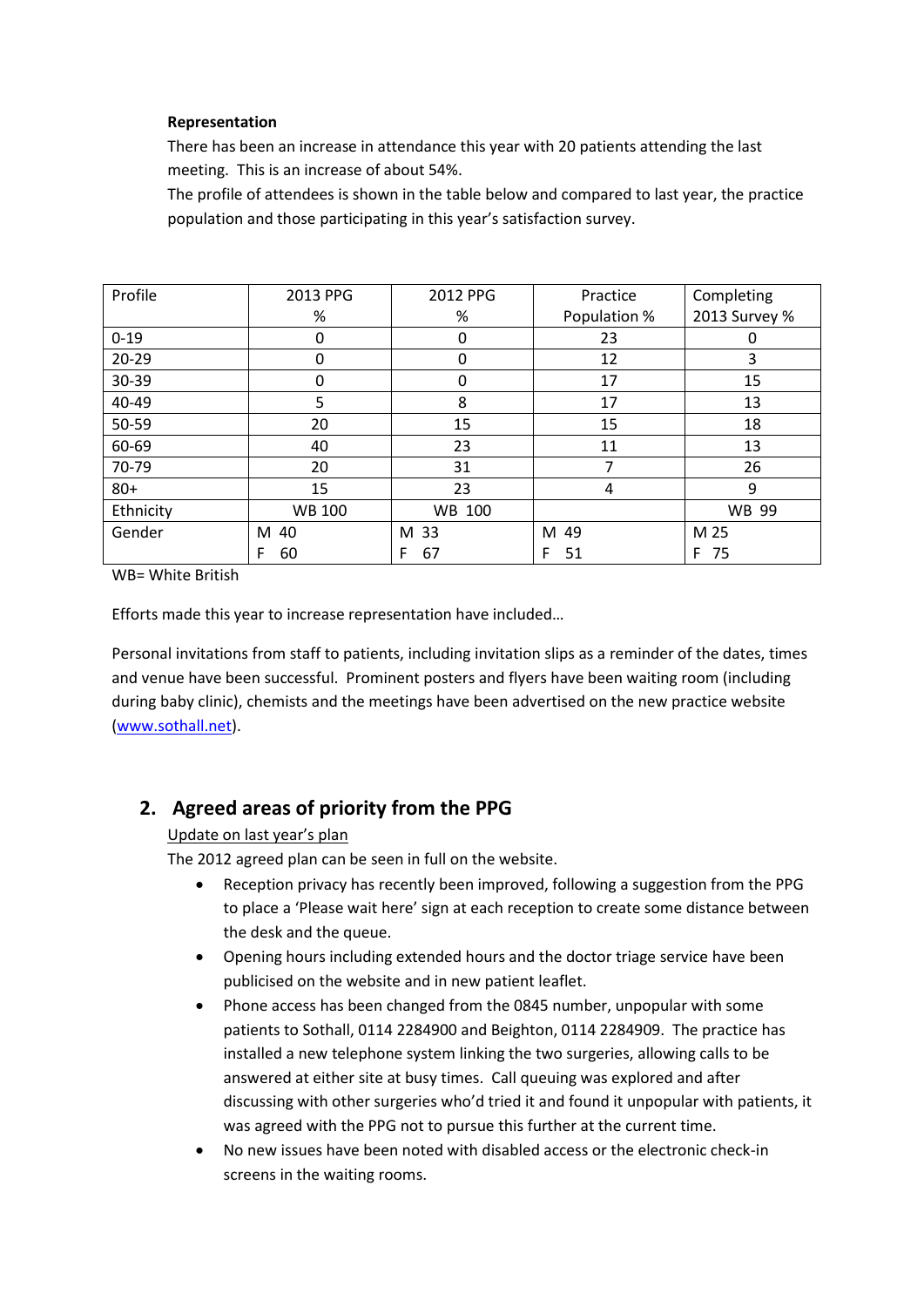#### **2013 Agreed areas of Priority**

At PPG meeting areas of priority were discussed for the 2012-13 year. Apart from a concern about the length of time patients were waiting for blood-taking (phlebotomy) appointments, no new areas were identified. It was recognised that many issues particularly concerning access were on-going. To best measure progress, it was agreed that it would be useful to use the same survey as last year, with just a few minor changes to allow a comparison to be made. The survey is attached (appendix 1)

## **3. Survey and Results**

It was recognised by the PPG, that the numbers of respondents last year was poor despite significant effort. Ways of increasing uptake of the survey was discussed at the PPG and it was agreed to

- Place surveys in waiting rooms at both practice sites together with pens for patients to complete whilst waiting to be seen.
- Surveys to be made available at both local Pharmacies
- Advertising the survey with posters at both sites and pharmacies.
- Surveys available within consulting rooms
- Surveys available at local Co-op supermarket

It was agreed not to send via email this year in view of the poor response from last year via this method. An online survey was investigated but the free surveys were not able to accommodate the volume of questions agreed for this year's survey.

#### **Results**

The results of twice as many respondents (101) were collated this year and attached (appendix 1).

## **4. Discussion of the 2013 Patient Satisfaction Survey Results**

A summary of the survey results were discussed at the PPG meeting 28<sup>th</sup> February 2013 and the power point of this, including a comparison to the 2012 results is attached appendix 3.

In brief and compared to the 2012 the survey results can be interpreted as follows…

- More patients are seeing the doctor and wanting to see them quickly increasing demand on the service.
- The vast majority are happy to book over the phone, but over a third would now like the option to book online. Almost half of patients found that booking by phone was not easy.
- More patients (56%)had used the doctor triage service, with more patients finding the doctor able to sort their problem over the phone. This may be due to patients being more familiar with the use of the service, or doctors getting more confident giving telephone consultations. A very few (6%) were unable to use the service.
- Most found the building easily accessible and clean, but there remained some concern about confidentiality at the reception desk.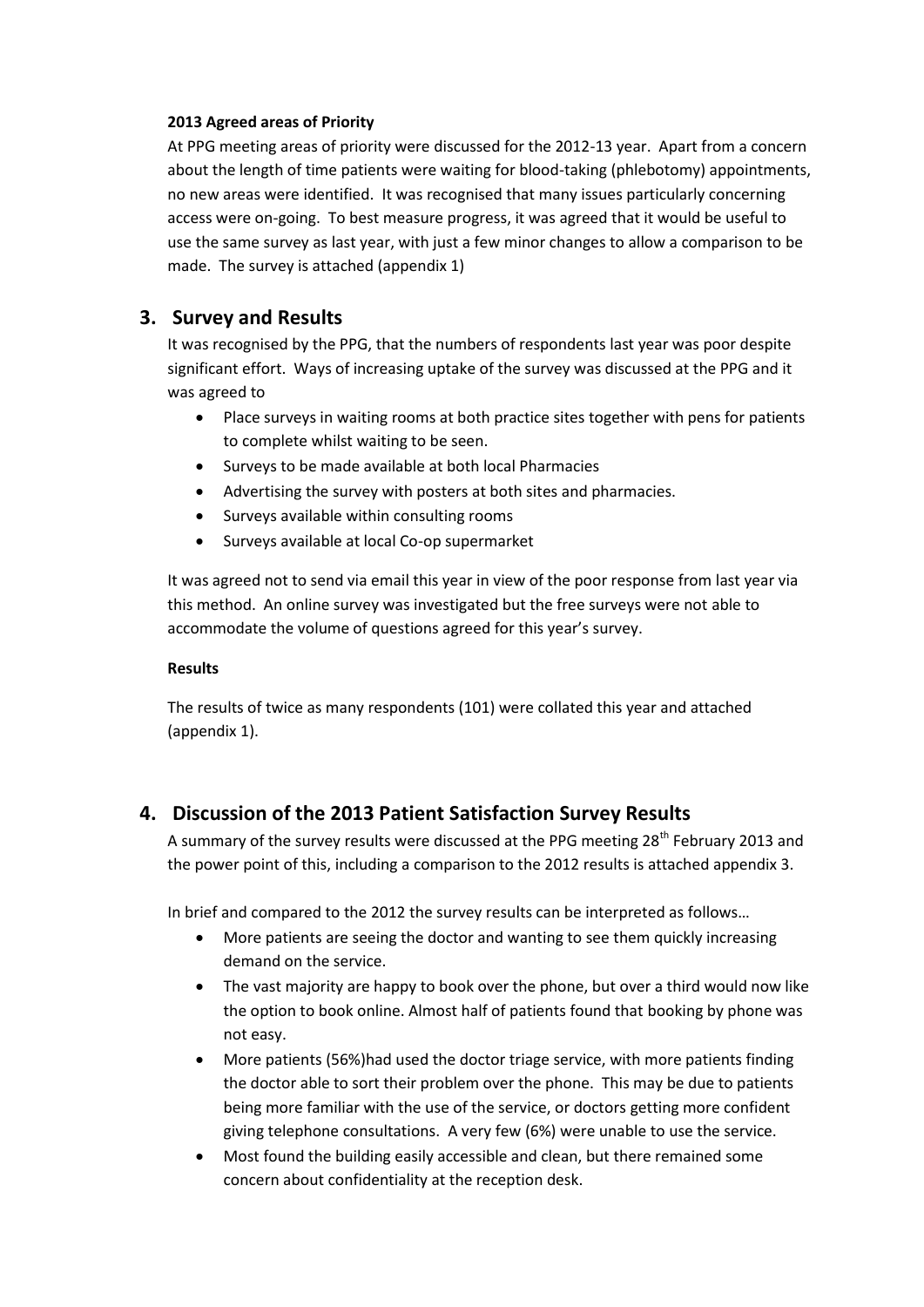- Most (79%) were impressed with the helpfulness of reception staff, but less than last year.
- However, 40% believed the reception staff had stopped them seeing a doctor. And 21% were not at all happy.
- Patients have to wait longer in the waiting room to see the doctor which reflects the complexity and volume of the work now occurring in general practice. Much of this was previously occurring in hospital.
- Patients were more particular about which doctor they wanted to see, which demonstrates the desire of patients and doctors to maintain continuity.
- Patients were very impressed with the doctors and nurses, with improvements in care noted pretty much across the board.
- Most patients (65%) were able to get routine blood tests within 1-2 weeks, but 10% had to wait longer.
- 80% were impressed with the opening times of the surgery, but not as many as expected were aware of our early and late opening times.
- Overall 88% were very or fairly satisfied with the care they received and 81% would recommend the surgery, although this was slightly less than last year.

## **5. At the PPG meeting (28/2/13) the following action plan was agreed (actions so far taken under each heading)**

 Consider releasing pre-bookable for following week later after lunch (suggestion from reception).

This was discussed at the practice plenary meeting 5/3/13. There was some concern raised that this maybe additionally frustrating for patients who do manage to ring in the morning, if they are then asked to ring back again later in the day. A working group to include medical and reception staff will look at this in more detail and feedback to the PPG.

- Investigate on-line booking for non-doctor appointments. This was discussed at the plenary meeting 5/3/13 and will be taken forward by the IT lead in the practice. In the first instance, and agreed at the PPG, it may be possible to release some routine blood pressure and blood-taking appointments in this way, as a pilot.
- Earlier phlebotomy/BP appointments (before 08.30) Again this was discussed and should be in place when relevant staff have been consulted and rotas arranged.
- Investigate advertising surgery opening hours on TV in waiting room. This has been taken forward by administrative staff at the practice and progress will be discussed at the next PPG.
- Investigate and implement ways of improving patients experience with reception, through training.

Additional training has been arranged and will likely involve some external and internal training input.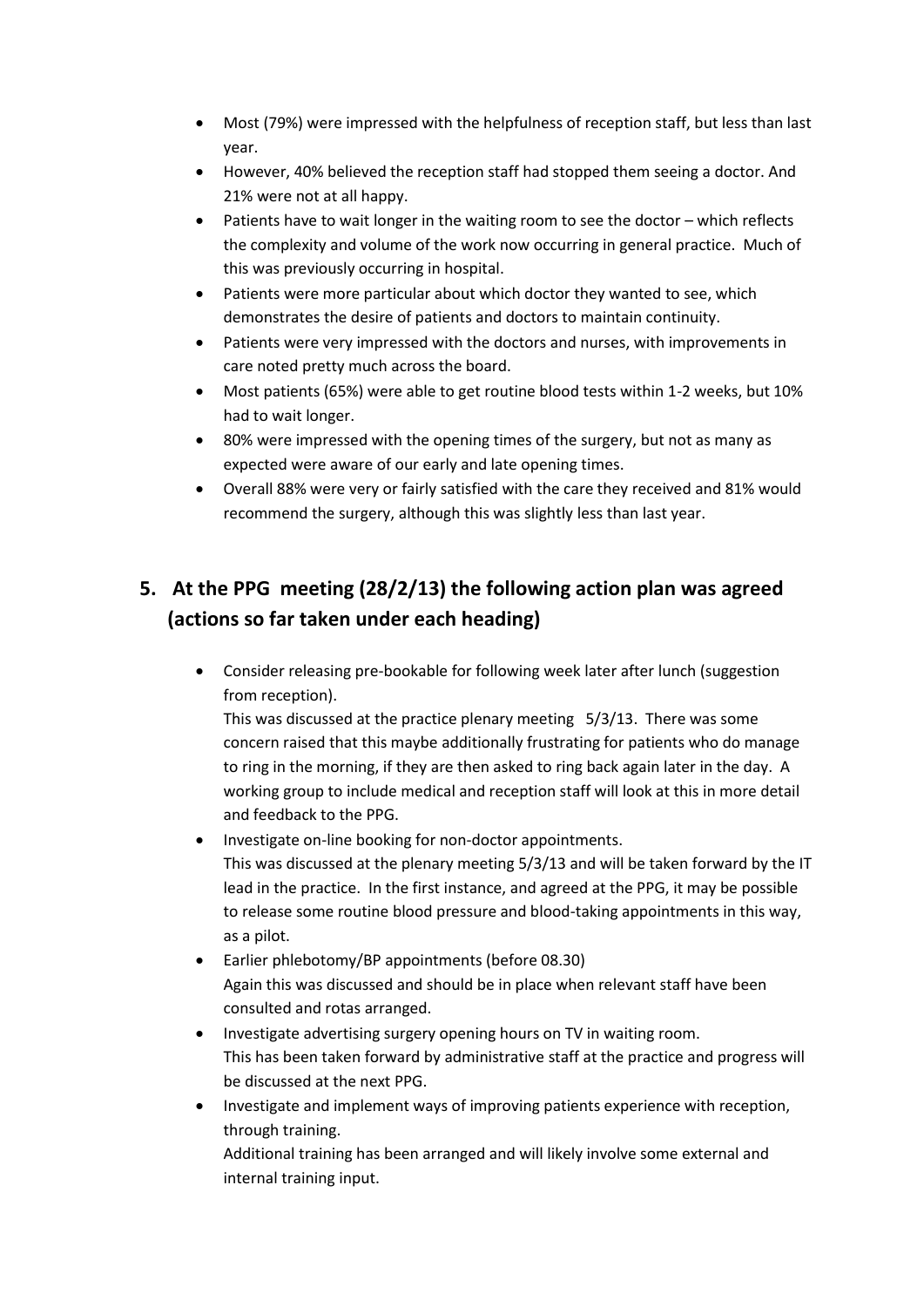- Confidentiality at reception It was agreed at the PPG that as the 'wait' signs at reception had only been in place a short time, we would see if this would improve the situation.
- E-mail patients to publicise survey. This will be undertaken next time.

### **6. Publicise Actions Taken and subsequent achievements**

The action plan will be advertised in the next patient news-letter and the results of the survey will be available in full on the website.

The achievements and progress towards them will be minuted and placed on the website.

### **Current opening times**

| <b>Telephone access</b> is available by ringing the usual numbers: | 0114 2284900 (Sothall)  |
|--------------------------------------------------------------------|-------------------------|
|                                                                    | 0114 2284909 (Beighton) |

**The Practice is open** from 8.30am-6pm, Monday to Friday.

The doors will be closed for lunchtime, daily **12.30-1.30pm** at both Sothall and Beighton **. ½ day closing ,** Sothall (Thursday pm, except for Baby clinic), Beighton (Wednesday pm).

**Although a patient's nearest site will be closed at these times, they are welcome to attend the site that is open if needed.**

The telephones are answered on behalf of the practice between 8-8.30am, 12.30-1.30pm, and 6-6.30pm.

#### **Extended hours**

The practice offers extended hours **pre-bookable** Doctor Appointments from 7.30-8.30am Monday, Wednesday, Thursday and Friday and 6.00-7.45pm on Tuesdays. At these times the doors will not be open, but patients with appointments should ring the access bell. Please note: other patients will not be admitted at these times and during Baby clinic on Thursday 1.30 -4pm.

#### **Out of Surgery Hours**

Depending on the time you call the surgery, out of surgery hours, you will be directed clearly via a recorded message to call the Sheffield GP Out of Hours service or call NHS 111.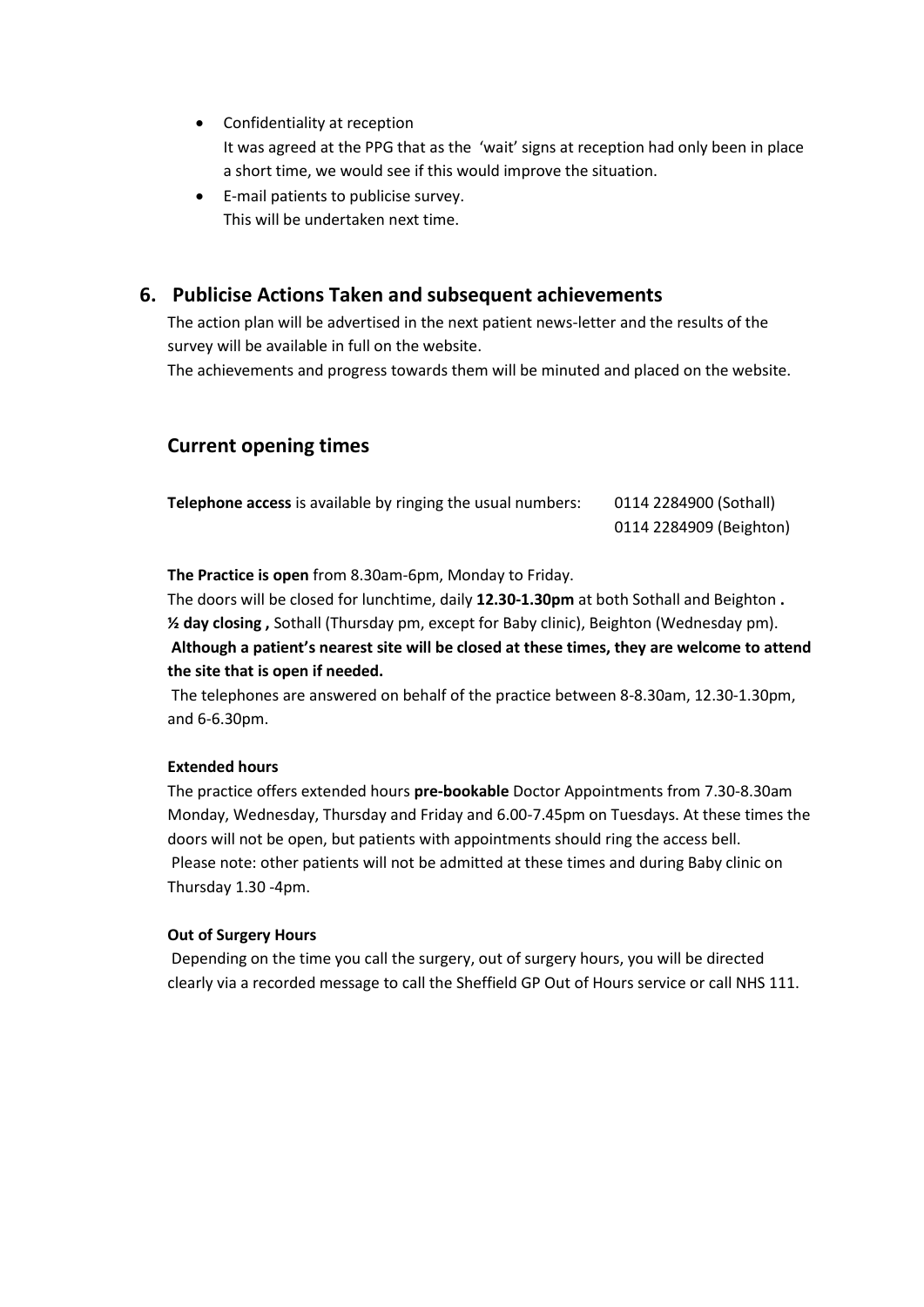## **Sothall Medical Centre and Beighton Health Centre Patient Survey 2012/13**

Sample group size: 101 patients 2012: 52 patients

Q1) When did you last see a doctor at the GP surgery?

- 80.2% saw a doctor in the last 3 months 2012: 69%
- 13.9% saw a doctor in the last 3-6 months
- 5.9% saw a doctor more than 6 months ago

Q2) How do you normally book your appointment to see a doctor or nurse at the surgery? (tick as apply)

- 26.7% normally book their appointments in person
- 73.3% normally book their appointments over the phone 2012: 82%

Q3) Which of the following methods would you prefer to use to book an appointment at the surgery? (tick as apply)

- 34.7% are happy to book in person
- 70.3% are happy to book over the phone 2012: 61%
- 34.7% would be happy to book online 2012: 29%
- 7.9% had no preference

Q4) In the last 6 months how easy have you found the following? Getting through on the phone: 1% haven't tried

> 7.9% very easy 21.8% fairly easy 2012: 29% 23.8% not very easy 2012: 37% 45.5% not at all easy 2012: 25%

Speaking to a doctor on the phone: 13.9% haven't tried 2012: 25% 16.8% very easy 2012: 30% 22.8% fairly easy 2012: 25% 12.9% not very easy 2012: 11% 16.8% not at all easy 2012: 2% 16.8% don't know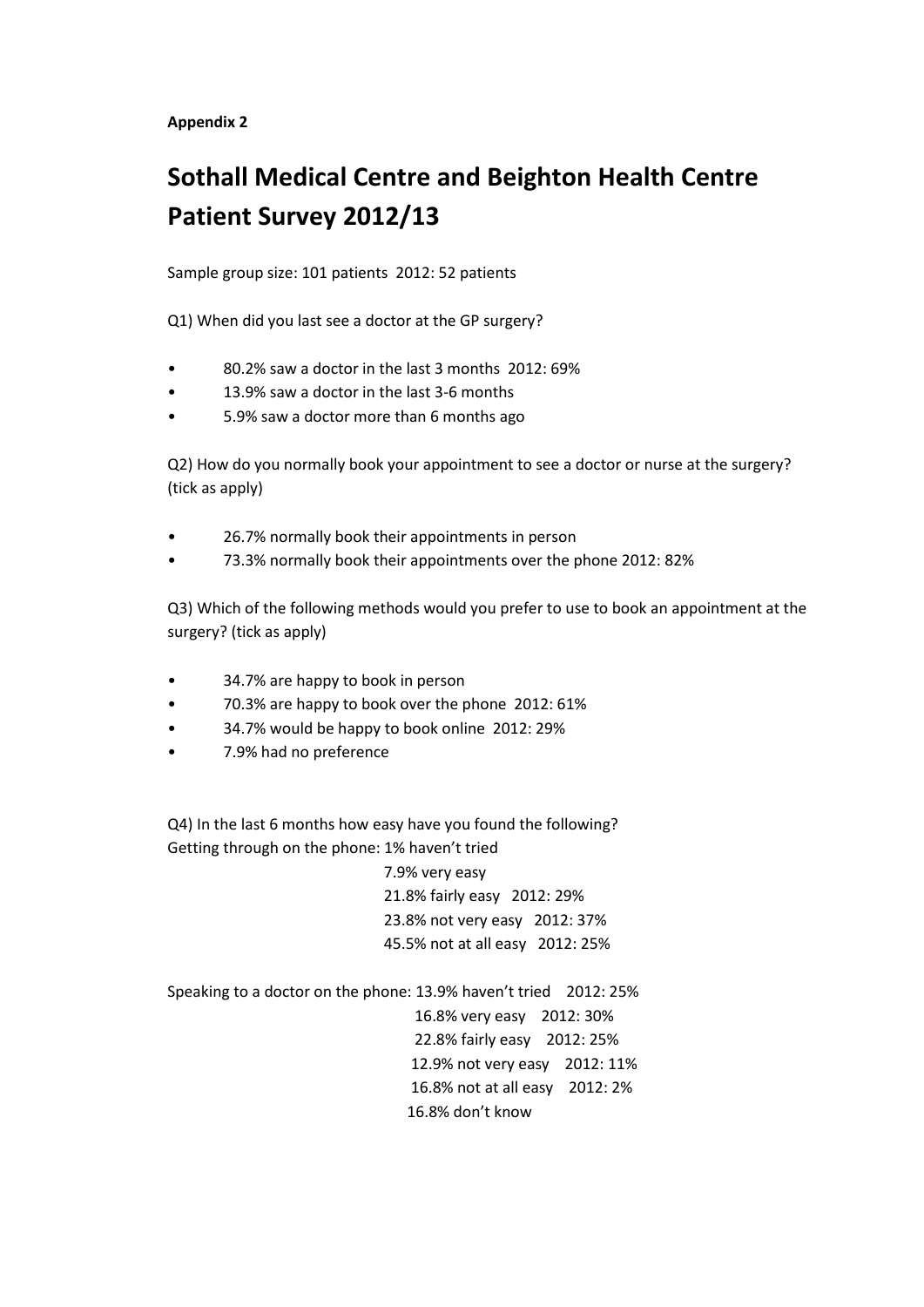Speaking to a nurse on the phone: 41.6% haven't tried 2012: 61% 4% very easy 13.9% fairly easy 8.9% not very easy 5% not at all easy 26.6% don't know

Obtaining test results by phone: 18.8% haven't tried 2012: 33% 21.8% very easy 2012: 22% 34.6% fairly easy 2012: 27% 3% not very easy 2012: 2% 4% not at all easy 2012: 0% 17.8% don't know

Q5) Have you used the doctor telephone triage service available between 8.30am to 11.30am? Yes: 56.4% 2012: 44% No: 33.7% No answer: 9.9%

Q6) Were you satisfied with how soon the doctor phoned you back after your message was taken? Very: 63.9% 2012: 59% Fairly: 20.8% 2012: 30% Neither satisfied or dissatisfied: 9.7% Quite dissatisfied: 4.2% Very dissatisfied: 1.4%

Q7) Was the doctor able to sort out your problem/request over the phone? Yes: 78% 2012: 54% No:22% 2012: 32%

Q8) Which situations would you be happy to use the doctor telephone triage service for? New urgent problem: 24.8% New routine problem: 16.5% Follow-up: 24.1% No face-to-face doctor appointments left: 30.1% Other: 0.7% Not happy to use the service: 5% 2012: 6%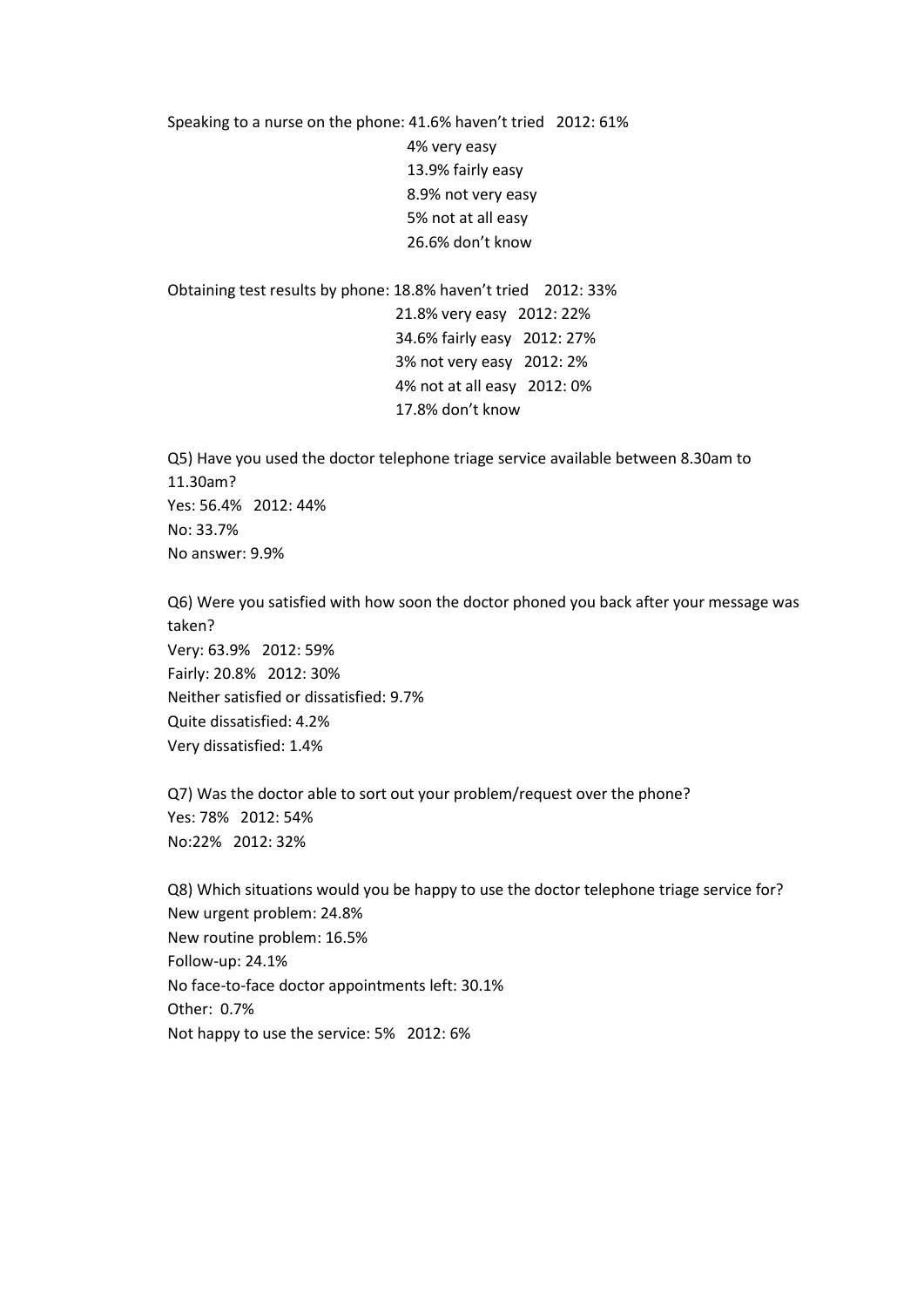Q9) Do you have any suggestions to make the doctor telephone triage service better?

- More accurate response time
- Make it more wide-known
- More doctors appointments
- Doctors need training in what they are supposed to do. Some see it as a way of minimising patient contact, others give a genuine considered opinion

Q10) In the past 6 months have you tried to see a doctor fairly quickly? Yes: 84.2% 2012: 62% No: 14.8% Cant remember: 1%

Q11) Think about the last time you tried to see a doctor fairly quickly. Were you able to see a doctor on the same day or in the next two weekdays that the GP or Health centre was open? Yes: 44.5% 2012: 47% No: 46.5% 2012: 49% Cant remember: 5% No answer: 4%

Q12) If you weren't able to be seen during the next 2 weekdays that the GP or health centre was open, why was that? There weren't any appointments: 51.5% 2012: 73% Time offered didn't suit: 5% 2012: 14% Appointment was with a doctor who I didn't want to see: 18.8% A nurse was free but I wanted to see a Dr: 0% Was offered an appointment at a different branch of my surgery: 5% Cant remember: 2% No answer: 28.7%

Q13) In the last 6 months, have you tried to book ahead for an appointment with a doctor? Yes: 79.2% 2012: 62% No: 18.8% Cant remember: 1% No answer: 1%

Q14) Last time you tried, were you able to get an appointment with a Dr more than 2 weekdays in advance? Yes: 37.6% 2012: 42% No: 50.5% 2012: 53% Cant remember: 3% No answer: 8.9%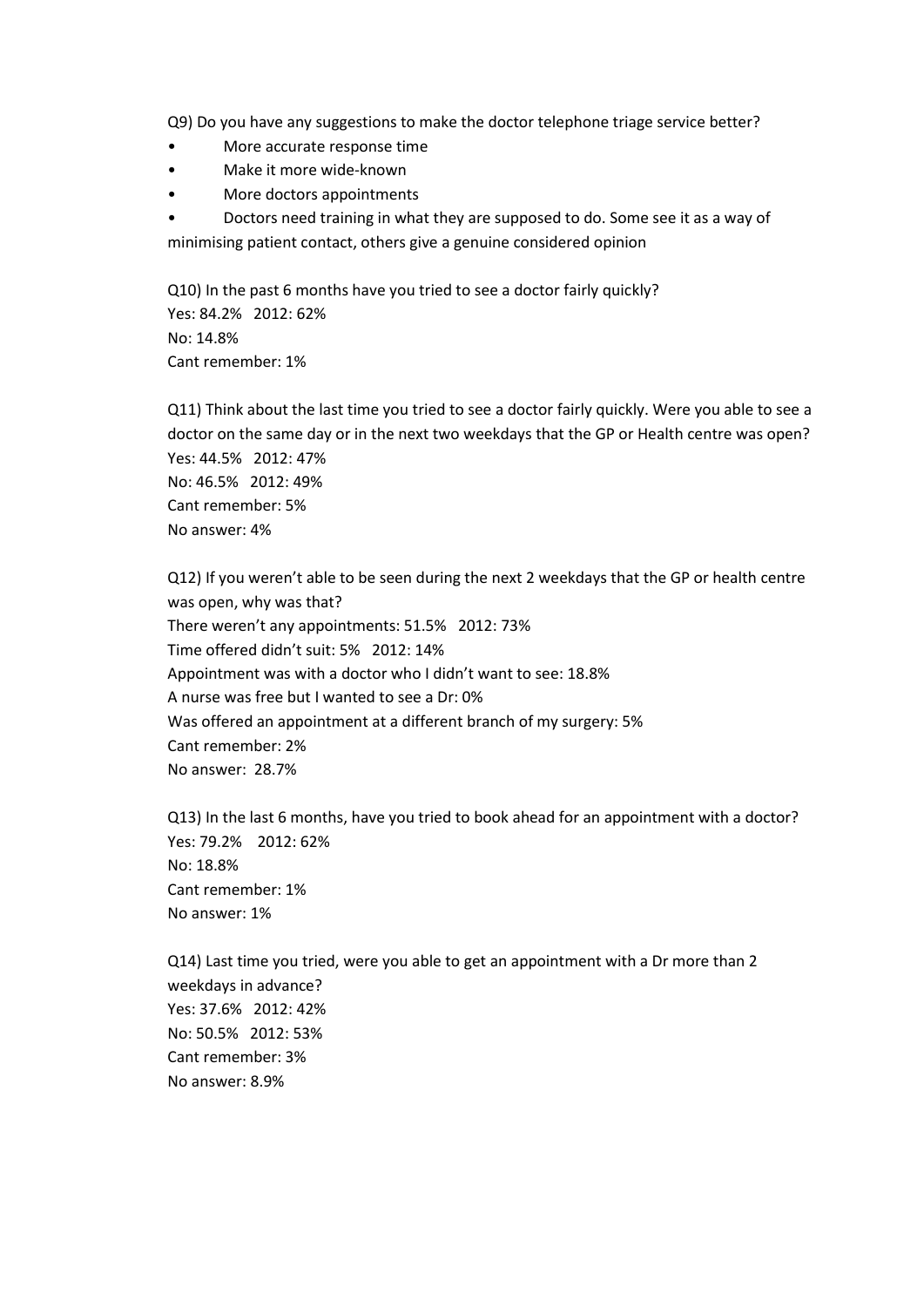Q15) How easy do you find getting into the building at the surgery? Very easy: 78.2% 2012: 73% Fairly easy: 18.8% 2012: 22% Not very easy: 2% Not at all easy: 1%

Q16) How clean is the GP surgery? Very clean: 72.3% 2012: 63% Fairly clean: 26.7% 2012: 32% Not very clean: 1%

Q17) In the reception area, can other patients overhear what you say to the receptionist? Yes but don't mind: 56.4% 2012: 66% Yes and am not happy about it: 36.6% 2012: 34%: No, other patients can't overhear: 2% Don't know: 5%

Q18) How helpful do you find the receptionists at the surgery? Very: 33.7% 2012: 43% Fairly: 45.5% 2012: 45% Not very: 12.9% Not at all: 7.9%

Q19) In the last 12 months, have the receptionists ever made it difficult for you to see or talk to a GP? Yes, once: 13.8% Yes, more than once: 25.8% No, not at all: 57.4% Not had contact with a receptionist: 2% No answer: 1%

Q20) How long after your appointment tIme do you normally wait to be seen? I am normally seen on time: 6.9% Less than 5 minutes: 9.9% 5 to 15 minutes: 34.7% 2012: 67% 15-30 minutes: 40.6% 2012: 16% More than 30 minutes: 5.9% 2012: 7% Can't remember: 2%

Q21) How do you feel about how long you normally wait to be seen? I don't normally have to wait long: 45.5% 2012: 56% I have to wait a bit too long: 34.7% 2012: 31% I have to wait far too long: 11.9% No opinion/doesn't reply: 7.9%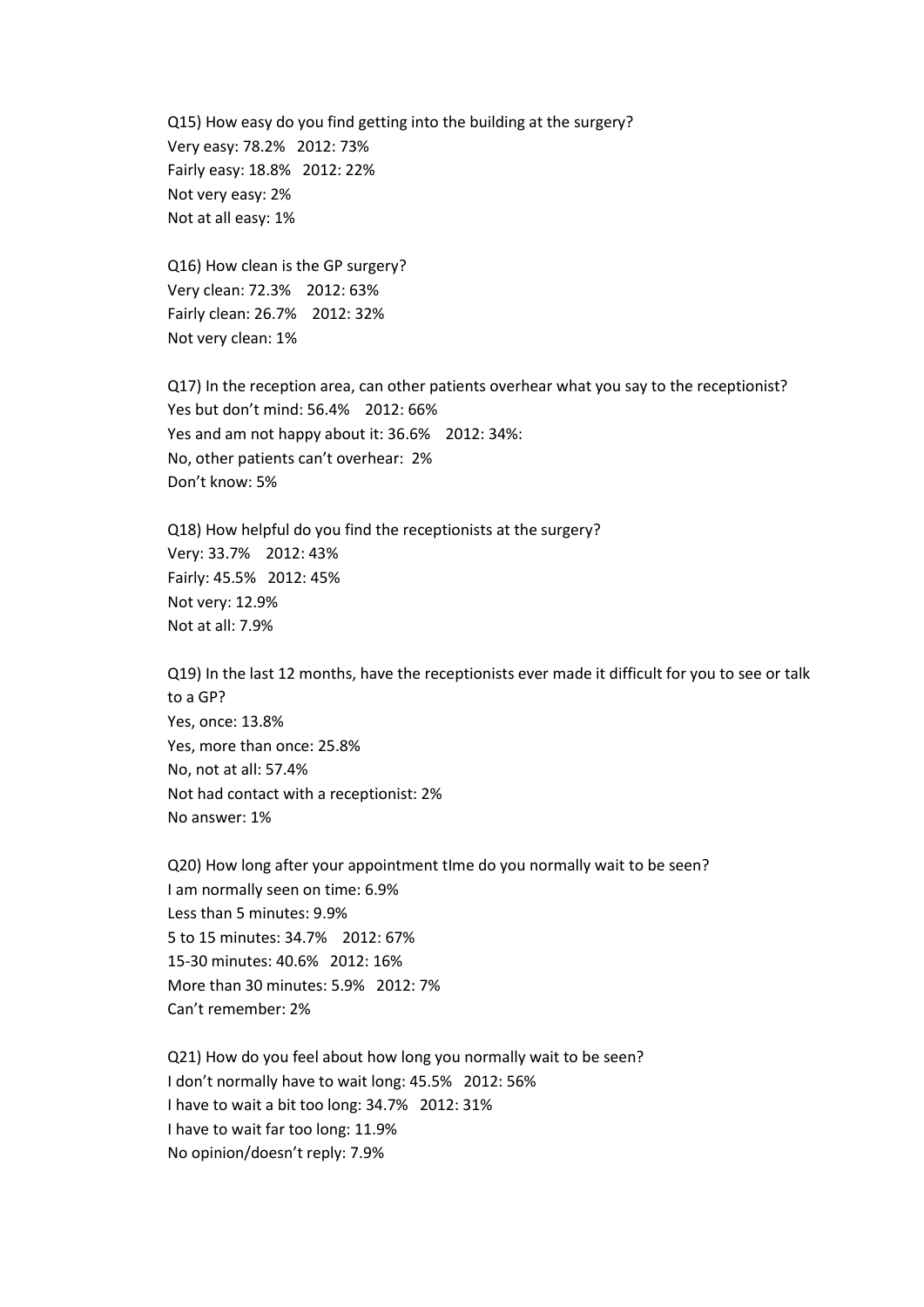Q22) Is there a particular Dr you prefer to see at the GP surgery or Health centre? Yes: 71.3% 2012: 66% No: 28.7%

Q23) How often do you see the Dr you prefer? Always or most of the time: 29.7% 2012: 38% A lot of the time: 20.8% 2012: 19% Some of the time: 30.7% 2012: 17% Never or almost never: 6% 2012: 9% Not tried at this practice: 6%

Q24) How satisfied are you with the opening hours at the surgery? Very: 54.5% Fairly: 25.7% Very & fairly 2013 combined: 80.2% 2012: 82% Neither satisfied nor dissatisfied: 8.9% Quite dissatisfied: 8.9% Very dissatisfied: 1% Don't know opening hours: 1%

Q25) As far as you know is the surgery open….

Before 8am Yes: 24.8% 2012: 10% No: 48.5% 2012: 63% Sometimes: 10.9% 2012: 8% Don't know: 15.8% 2012: 19%

At lunchtime: Yes: 4% 2012: 11% No: 56.4% 2012: 55% Sometimes: 13.9% 2012: 2% Don't know: 25.7% 2012: 32%

After 6.30pm: Yes: 15.8% 2012: 27% No: 35.6% 2012: 30% Sometimes: 25.8% 2012: 11% Don't know: 22.8% 2012: 32%

On Saturdays: Yes: 5% 2012: 16% No: 58.4% 2012: 36% Sometimes: 16.8% 2012: 7% Don't know: 19.8% 2012: 41%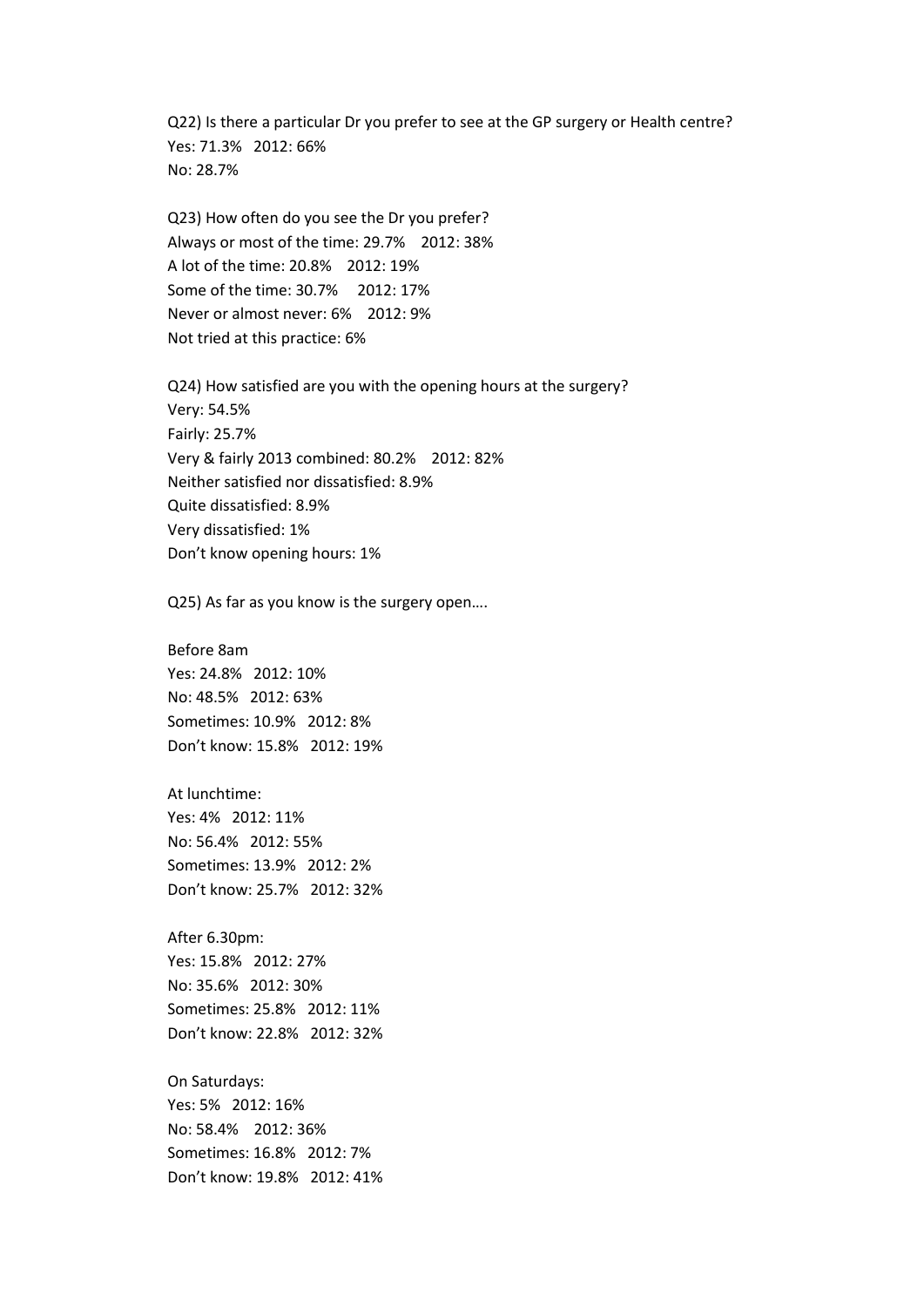On Sundays: Yes: 0% No: 75.2% Sometimes: 6.9% Don't know: 17.8%

Q26) The last time you saw a Dr at the surgery how good was the Dr at each of the following:

Giving you enough time: Very good: 69.3% 2012: 70% Good: 24.7% 2012: 19% Neither good nor poor: 4% Poor: 2% Very poor: 0% Doesn't apply: 0%

Asking about your symptoms: Very good: 68.3% 2012: 66% Good: 27.7% 2012: 30% Neither good nor poor: 2% Poor: 2% Very poor: 0% Doesn't apply: 0%

Listening:

Very good: 68.3% 2012: 65% Good: 26.7% 2012: 28% Neither good nor poor: 5% Poor: 0% Very poor: 0% Doesn't apply: 0%

Explaining tests and treatments: Very good: 52.5% 2012: 50% Good: 27.7% 2012: 33% Neither good nor poor: 8.9% Poor: 1% Very poor: 1% Doesn't apply: 8.9%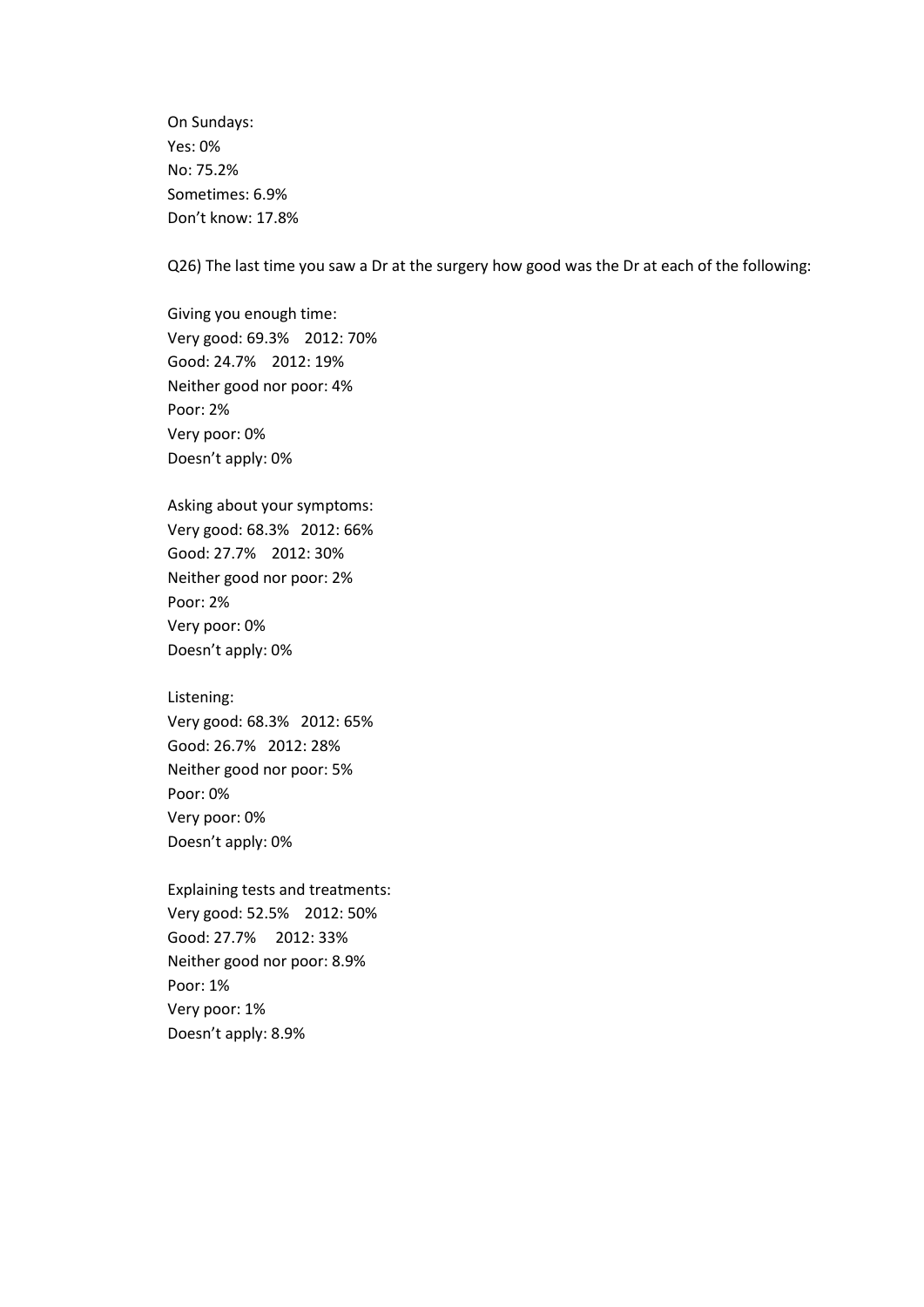Involving you in decisions about your care: Very good: 62.4% 2012: 45% Good: 29.6% 2012: 30% Neither good nor poor: 5% Poor: 1% Very poor: 0% Doesn't apply: 2%

Treating you with care and concern: Very good: 67.3% 2012: 62% Good: 24.7% 2012: 23% Neither good nor poor: 3% Poor: 3% Very poor: 1% Doesn't apply: 1%

Taking your problems seriously: Very good: 66.2% 2012: 65% Good: 22.8% 2012: 23% Neither good nor poor: 6% Poor: 3% Very poor: 1% Doesn't apply: 1%

Q27) Did you have confidence and trust in the doctor you saw? Yes, definitely: 80.2% 2012: 65% Yes, to some extent: 18.8% 2012: 24% No, not at all: 1% Don't know/cant say: 0%

Q28 (a) How easy is it for you to get an appointment with a Practice Nurse at the surgery? Havent tried: 9.9% 2012: 18% Very: 36.6% Fairly: 42.6% Very and fairly combined: 79.2% 2012: 76% Not very: 7.9% Not at all: 0% Don't know: 3%

b) If you have booked a routine blood test at the surgery in the last six months, how long did you have to wait: Less than 1 week: 34.6% 1-2 weeks: 30.7% More than 2 weeks: 9.9% Not applicable: 24.8%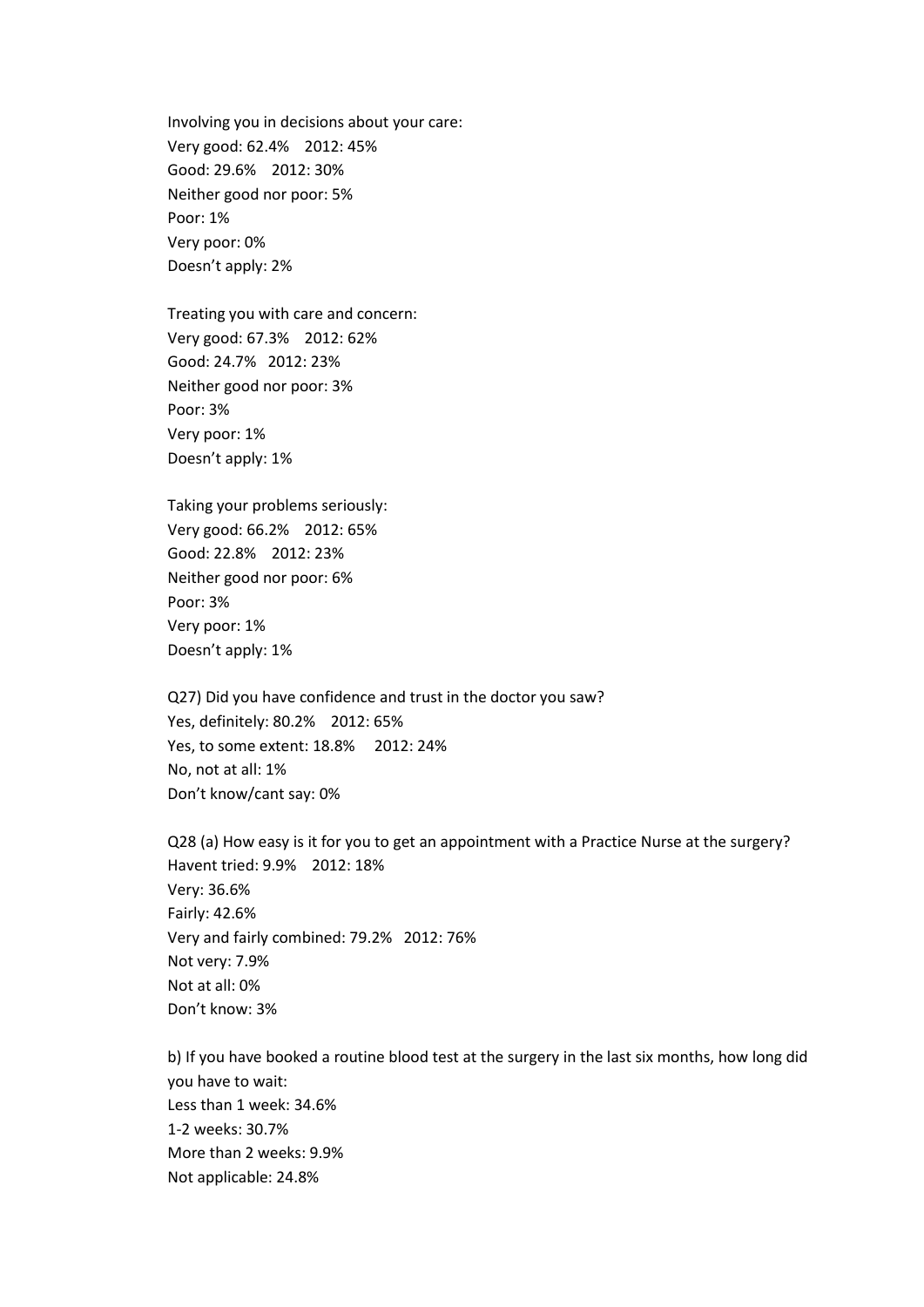Q29) Last time you saw a Practice Nurse at the surgery, how good did you find the Practice Nurse at each of the following? Giving you enough time: Very good: 66.3% 2012: 65% Good: 24.8% 2012: 24% NeIther good nor poor: 3% Poor: 0% Very poor: 0% Doesn't apply: 6%

Asking about your symptoms: Very good: 59.4% 2012: 55% Good: 23.8% 2012: 23% Neither good nor poor: 6% Poor: 0% Very poor: 0% Doesn't apply: 10.8%

Listening: Very good: 62.4% 2012: 63% Good: 20.8% 2012: 22% Neither good nor poor: 6.9% Poor: 2%

Very poor: 0% Doesn't apply: 7.9%

Explaining tests and treatments: Very good: 61.4% 2012: 60% Good: 20.8% 2012: 21% Neither good nor poor: 6.9% Poor: 1% Very poor: 1% Doesn't apply: 9.9%

Involving you in decisions about your care: Very good: 54.4% 2012: 45% Good: 22.8% 2012: 19% Neither good nor poor: 10.9% Poor: 2% Very poor: 0% Doesn't apply: 9.9%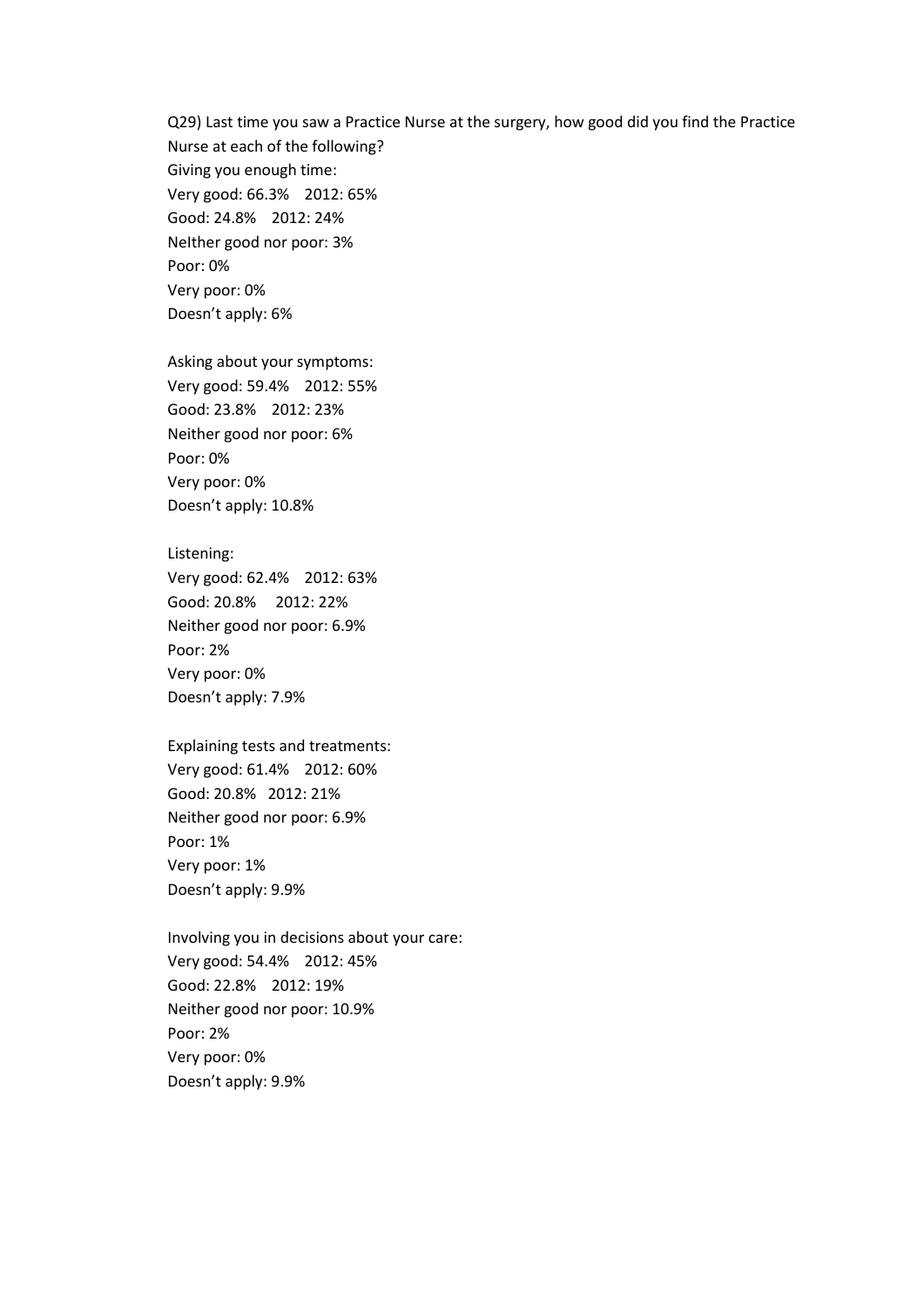Treating you with care and concern: Very good: 63.4% 2012: 60% Good: 23.8% 2012: 23% Neither good nor poor: 5% Poor: 0% Very poor: 0% Doesn't apply: 10.8%

Taking your problems seriously: Very good: 63.4% 2012: 55% Good: 19.8% 2012: 19% Neither good nor poor: 7% Poor: 0% Very poor: 0% Doesn't apply: 9.9%

Q30) Are you aware that some nurse appointments are available for the following? Minor illness: Yes: 76% 2012: 63%

No: 24% 2012: 35% Medication review: Yes: 51% 2012: 42% No: 49% 2012: 58%

Managing long-term conditions: Yes: 53% 2012: 43% No: 47% 2012: 57%

Q31) Do you know any of the minor illness conditions that the nurse might be able to deal with? Please list any that you aware of below.

Minor injuries, sore throats, colds, high blood pressure, INRs, rashes, bumps and bruises, earache, sprain, diarrhoea, chest infections, asthma, injections, syringing, dressings.

Q32) In general, how satisfied are you with the care you get at the surgery? Very: 65.3% 2012: 51% Fairly: 22.8% 2012: 37% Neither satisfied nor dissatisfied: 5.9% 2012: 10% Quite dissatisfied: 5% Very dissatisfied: 1%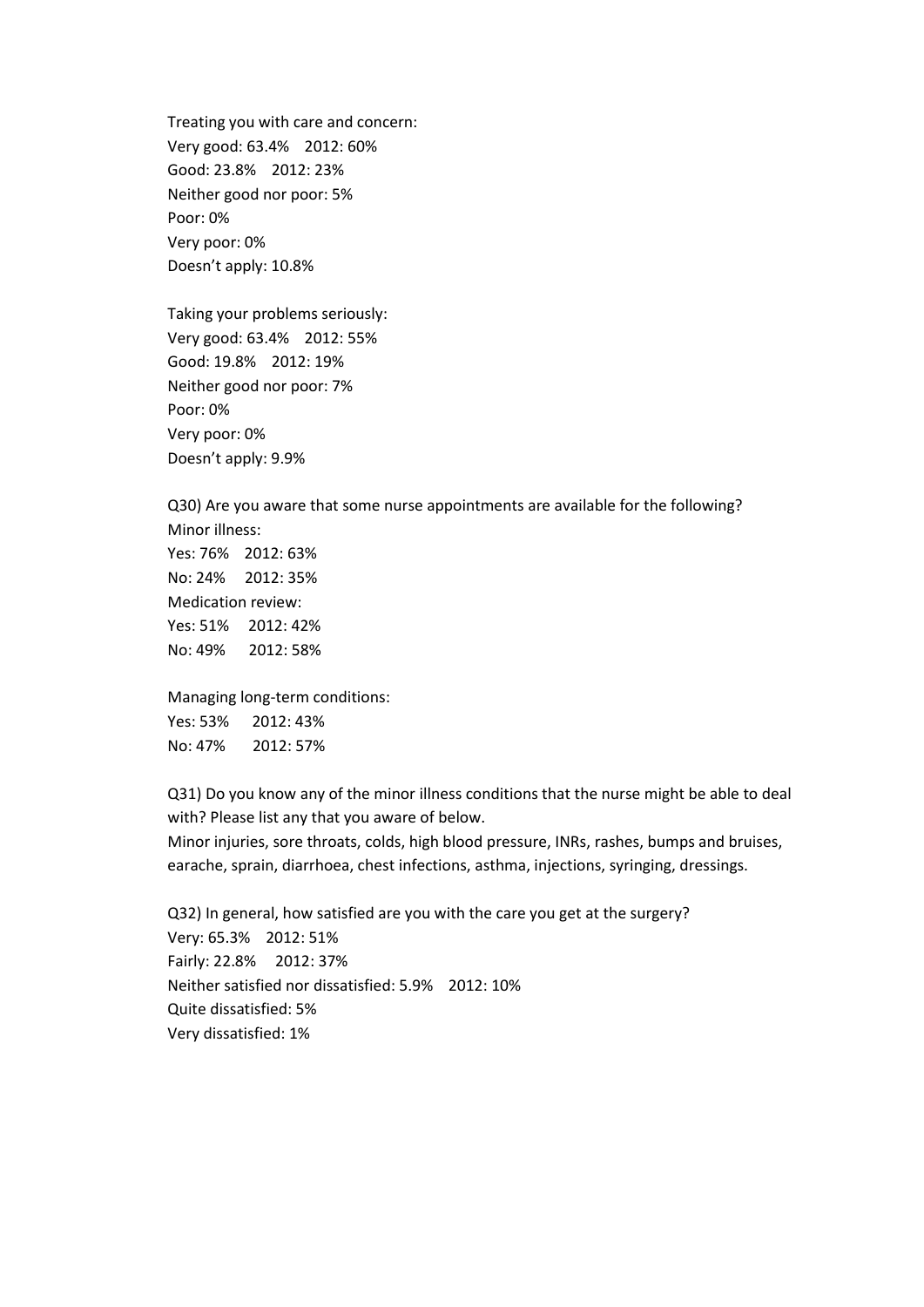Q33) Would you recommend the Surgery to someone who has just moved to your local area? Yes: 81.1% 2012: 84% Might: 7.9% 2012: 10% Not sure: 4% Probably not: 3% Definitely not: 2% Don't know: 1% Q34) Are you male or female? Male: 24.7% 2012: 33% Female: 73.3% 2012: 67% Q35) How old are you? Under 18: 0% 18-24: 3% 25-34: 14.9% 35-44: 12.9% 45-54: 17.8% 55-64: 12.9% 65-74: 25.6% 75-84: 8.9% 85 and over: 2% No answer: 2%

Q36) Which of these best describes what you are doing at present? Full-time paid work: 21.8% Part-time paid work: 17.8% Full-time education: 1% Unemployed: 3% Permanently sick or disabled: 5.9% Fully retired from work: 38.6% Looking after the home: 7.9% Doing something else: 2% No answer: 2%

Q37) If you need to see a doctor at your GP surgery or health centre during your typical working hours, can you take time away from your work to do this? Yes: 54.7% 2012: 56% No: 45.3% 2012: 44%

Q38) Do you have carer responsibilities for anyone in your household with a long-standing health problem or disability? Yes: 35.5% 2012: 13% No: 64.5% 2012: 68%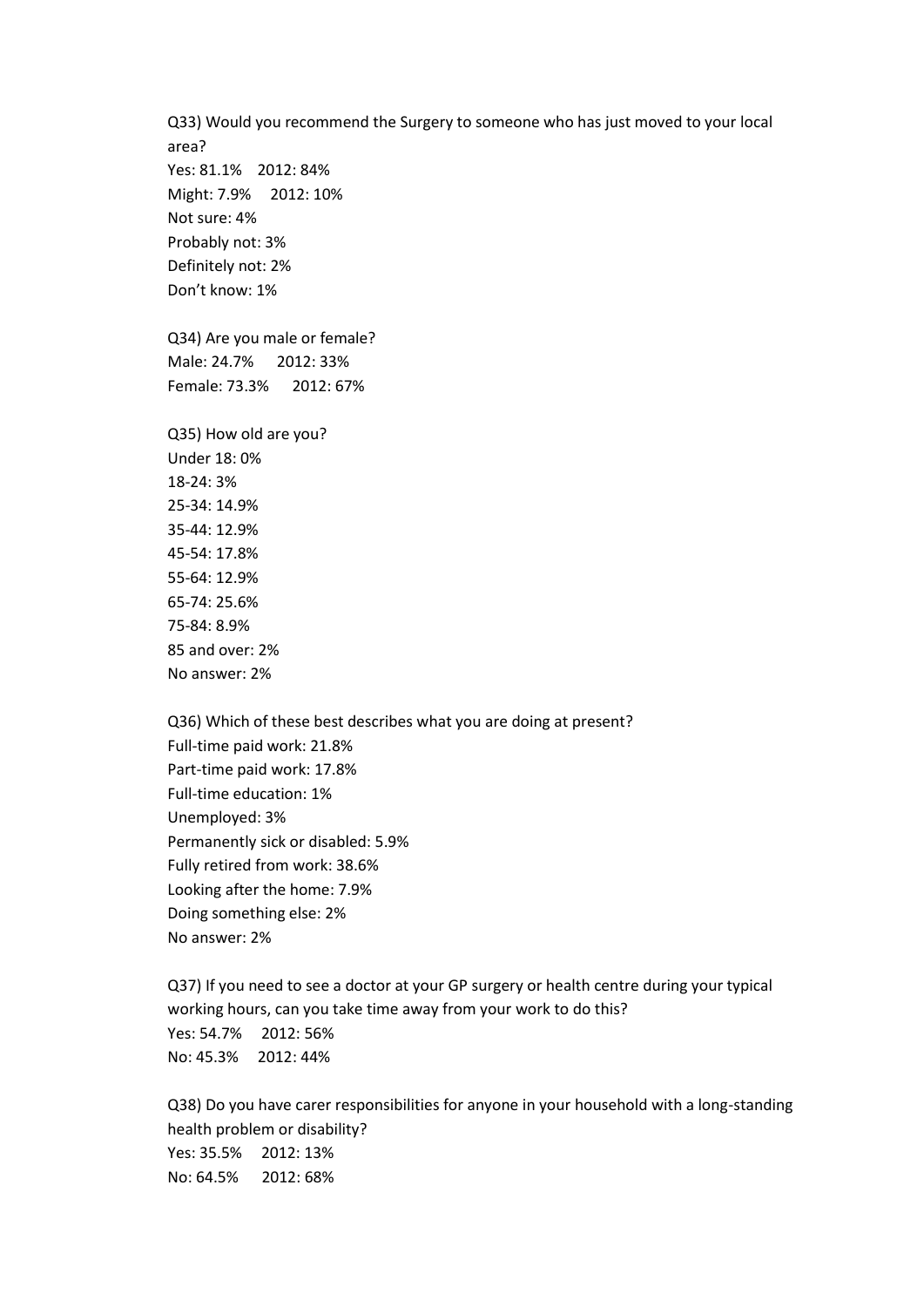Q39) What is your ethnic group? White British: 97% 2012: 94% Mixed White and Asian: 1% No answer: 2%

#### **Summary**

• Nearly double the number of patients partaking in the survey (from 52 to 101)

• Increase in the number of patients seeing the doctor within the last 3 months (69% to 80.2%)

Less people are booking over the phone than previously (73.3% from 82%) and must presumably be booking appointments by other means.

• More people are happy to book over the phone than previously (70.3% from 61%) and more people are wishing for online booking (34.7% from 29%)

• People are finding it harder to make an appointment over the phone compared to previously (from 29% to 21.8% being fairly easy, and from 25% to 45.5% being not at all easy).

• People are finding it harder to speak to a doctor on the phone than previously (from 30% to 16.8 finding it fairly easy, and from 2% to 16.8% finding it very hard).

• More patients have tried speaking to a nurse on the phone than previously (from 61% to 44% who have not).

• More people have tried the doctor telephone triage service than previously (from 44% to 56.4%)

• More people are very impressed with how quickly the doctor rang them back compared to previously (63.9% from 59%) but equally from the numbers more are dissatisfied with the service from previously.

People feel more so than last year that the doctor is able to sort out their problem over the phone (from 54% to 78%). Equally, slightly more people are unable to use the service than previously (6% from 5%).

• More patients have tried to see a doctor quickly in the last 6 months than previously (from 62% to 84.2%)

• People find it easier to get into the building than previously (from 73% to 78.2%)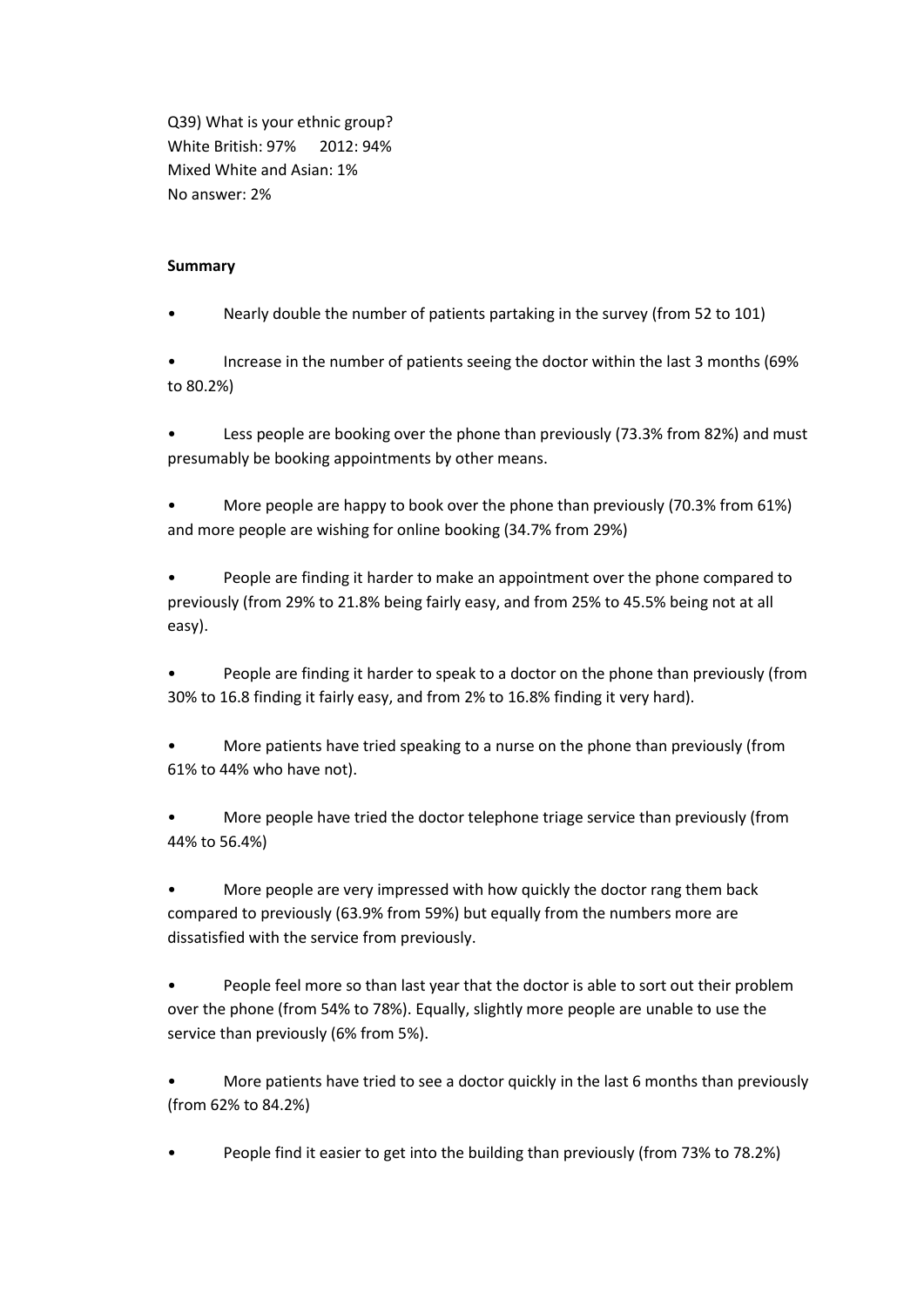• There is an improvement in the cleanliness of the buildings (72.3% from 62% finding the building very clean)

There is an increase in the number of people that believe and mind that people in reception can over hear them(from 34% to 36.6%)

• People are less impressed with the helpfulness of the reception staff (from 88% being very and fairly impressed to 79.2%), and 20.8% are very/not at all happy.

• 39.8% believe the reception staff have stopped them from seeing a doctor once/on more than one occasion.

• More people are waiting for 15-30 (40.6 from 16%) minutes than 5-15 minutes (34.7% from 67%) compared to last year.

• More people have a certain doctor that they would like to see (71.3% from 66%)

Less people see their favourite doctor than last year (from 38% to 29.7%), more only see them sometimes (30% from 17%)

Less people are impressed with the opening hours, with very and fairly impressed going from 82% to 80.2%

• Patients are more aware that the surgery is open early but less aware that it is open late.

• Doctors are better at giving patients more time than previously (very good and good combined at 94% from 89%), no change in asking about symptoms (96% very good and good combined both years), better at listening (95% from 93%), worse at explaining tests and treatments (80% from 83%), a lot better at involving patients in the decisions about their care (92% from 75%) and better at treating patients with care and concern (92% from 85%) and at taking their problems seriously (90% from 88%).

Patients have more confidence in the doctor that they are seeing compared to last year (80.2% from 65%).

• More patients have tried booking an appointment with the nurse over the phone than previously (9.9% from 18% that have not tried), and are finding it easier to do so (79.2% from 76%)

• Patients feel that they are getting more time (91.1% from 89% very good and good combined), better at asking about symptoms (83.2% from 78% combined), less good at listening (83.2% from 85%), better at explaining tests and treatments (82.2% from 81%), a lot better at involving patients in the decisions about their care (77.2% from 64%), a lot better at treating with care and concern (87.2% from 83%) and better at taking their problems seriously (83.2% from 74%).